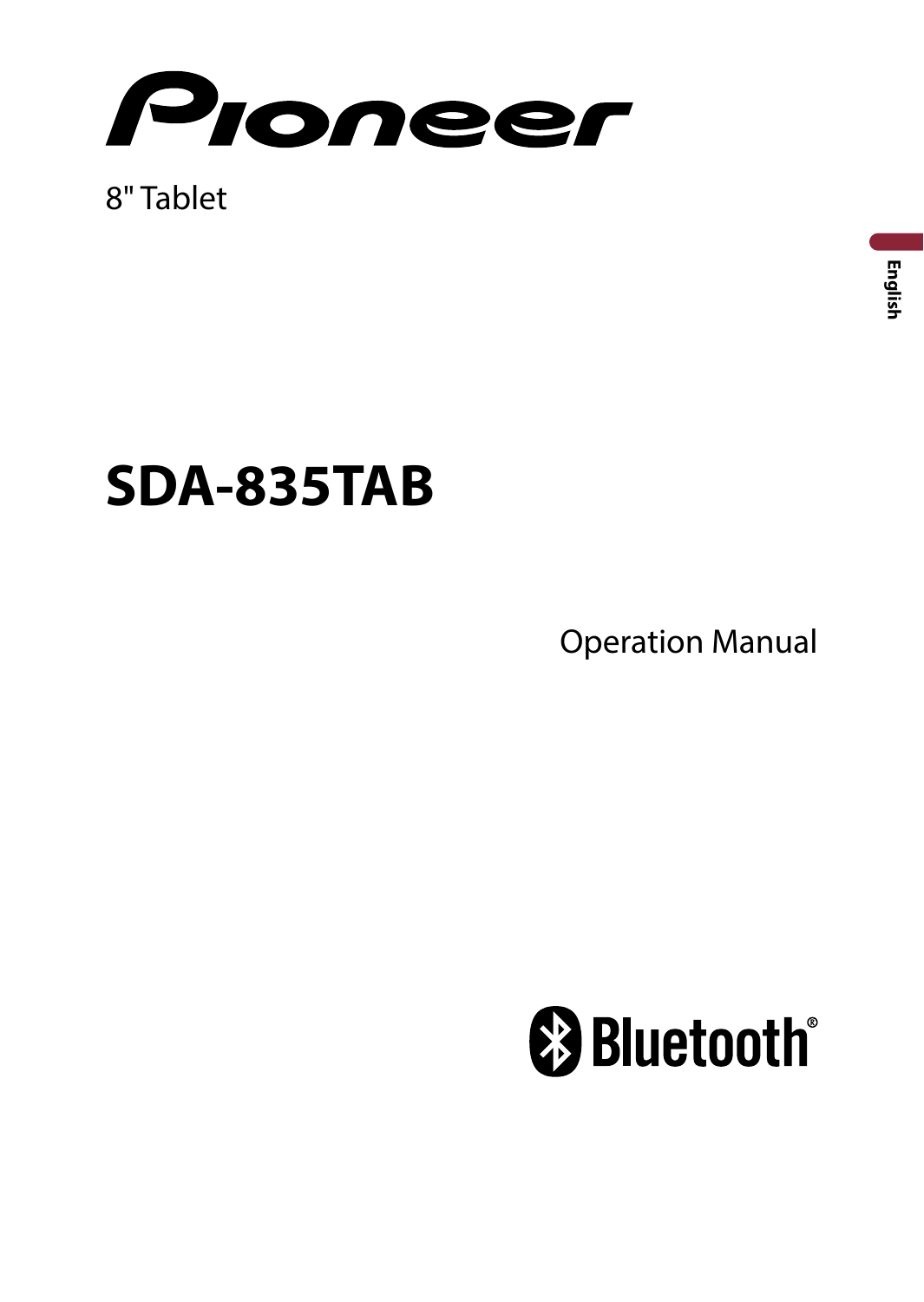# **Table of Contents**

| Installing/Removing a microSD card (not included)  3 |  |
|------------------------------------------------------|--|
|                                                      |  |
|                                                      |  |
|                                                      |  |

### **A** CAUTION

**Never power off this product while the system is being updated.**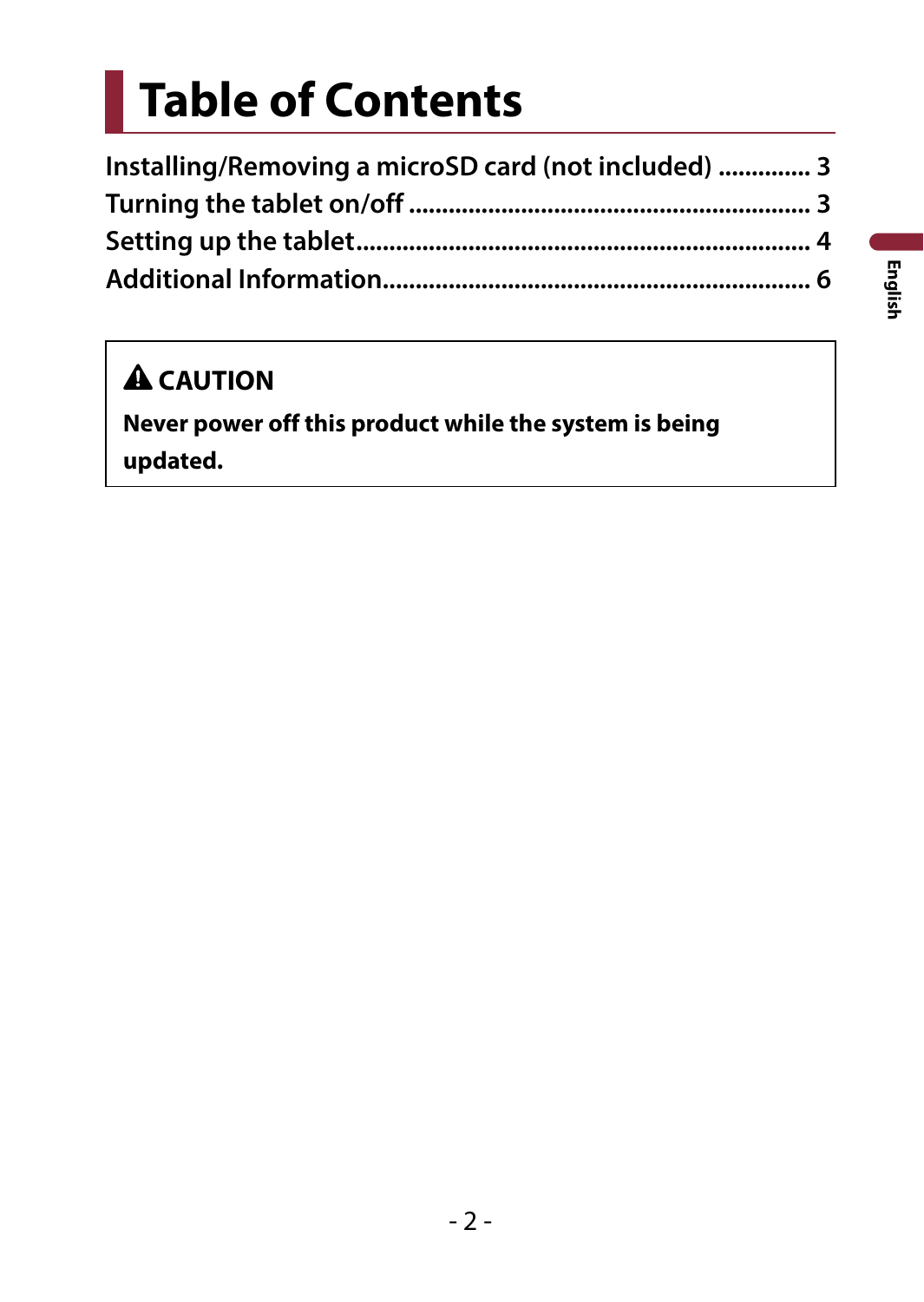## <span id="page-2-0"></span>**Installing/Removing a microSD card (not included)**



You can install a microSD card (not included) to add additional memory space to your tablet.

#### **Note:**

The microSD card is not included. This tablet supports microSD cards with capacities up to 2 GB, and microSDHC cards with capacities up to 32 GB.

microSD card

# **Turning the tablet on/off**



When charged, press and hold the power button to power on the tablet. Press and hold the power button to power off after using. To turn the display off, press the power button shortly.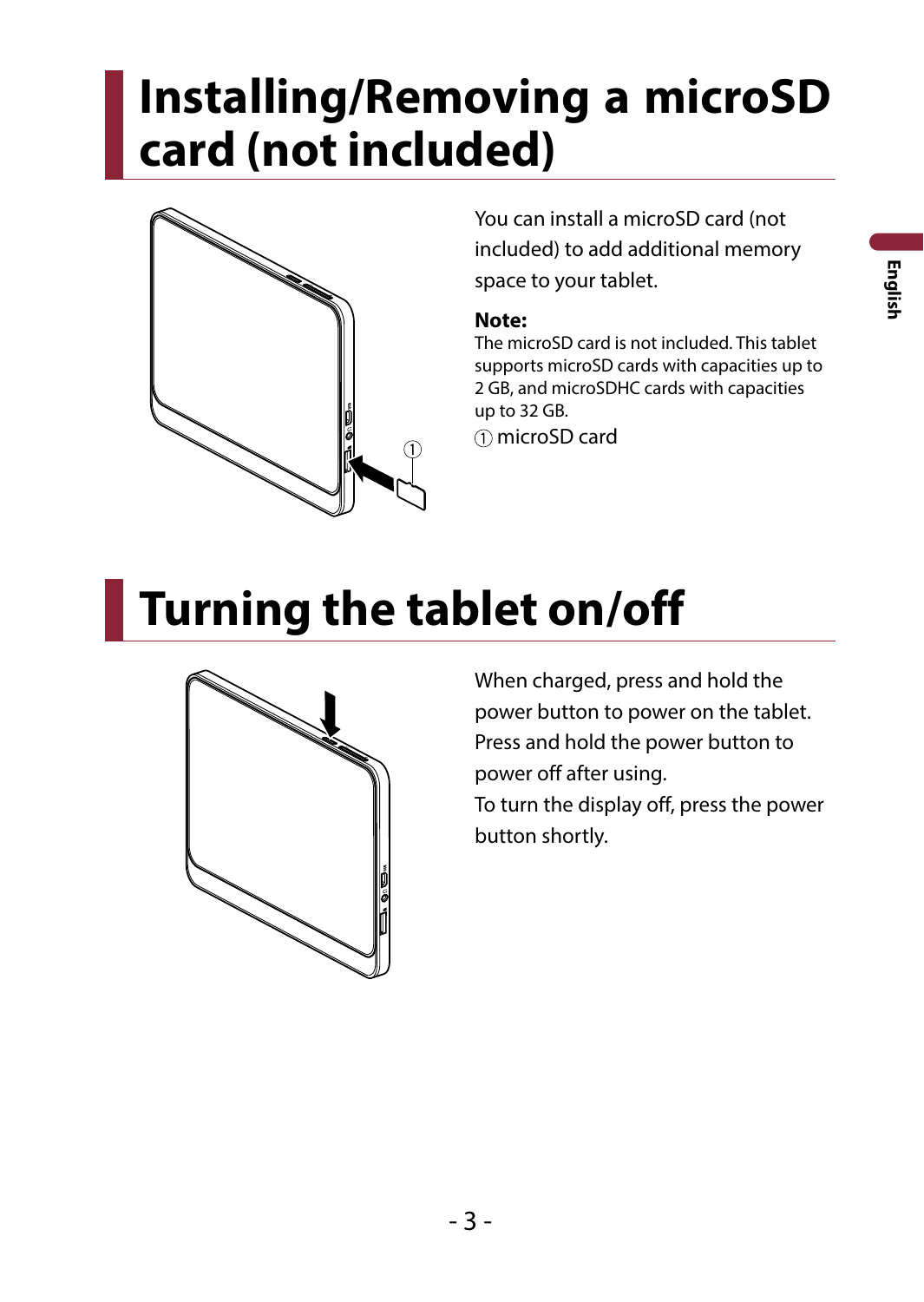# <span id="page-3-0"></span>**Setting up the tablet**

When you first turn the tablet on, setup wizard guides you through the following setup process.

- • Language selection
- • Wi-Fi network settings (Wi-Fi connection required)
- • Copy apps & data (Wi-Fi connection required)
- • Google Account settings
- Date and time settings
- • Google terms of service
- • Screen lock settings
- • Google Assistant settings
- **1 Turn on the tablet.**

| Hi there          | ENGLISH (UNITED STATES) = |
|-------------------|---------------------------|
|                   | START                     |
|                   |                           |
|                   |                           |
|                   |                           |
| O Vision Settings |                           |

- **2 Select a language.**
- **3 Tap [START].**
- **4 Select a Wi-Fi network you want to connect to and enter the password on the next screen.**
- **5 Tap [SKIP] if you want to skip connecting to Wi-Fi, then tap [CONTINUE] on the next screen. Proceed to Step 8.**

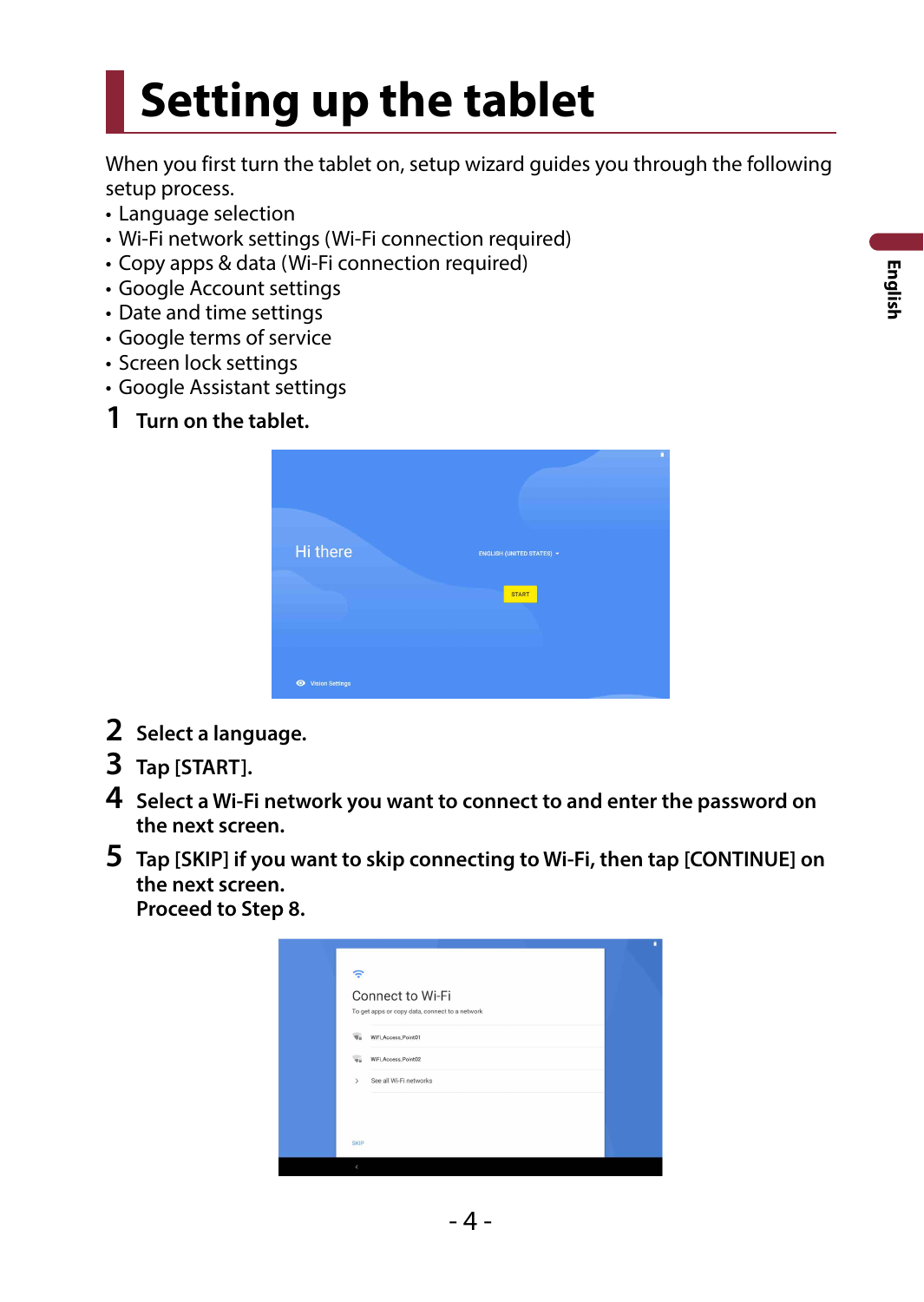- **6 Transfer your data from other device(s) after connecting to a Wi-Fi network.**
- **7 Sign in to your existing Google Account or create a new account after connecting to a Wi-Fi network.**
- **8 Set the date and time.**

| 菌                   |                   |      |  |
|---------------------|-------------------|------|--|
| Adjust if needed.   | Date & time       |      |  |
| Tokyo.<br>GMT+09.00 |                   | ×.   |  |
| Date:               | Sun, Dec 22, 2019 | ×    |  |
| Time<br>7.00 PM     |                   | v    |  |
|                     |                   | NEXT |  |

**9 Confirm the screen of Google terms of service, then tap [ACCEPT].** 

**10 Set up your lock-screen security.** 

| А                                        |             |
|------------------------------------------|-------------|
| Set screen lock<br>For security, set PIN |             |
| PIN must be at least 4 digits            |             |
| Screen lock options                      |             |
|                                          |             |
| 5932                                     | <b>NEXT</b> |

- **11 If you are not setting a screen lock, tap [SKIP], then [SKIP ANYWAY] on the next screen.**
- **12 Set up Google Assistant.**
- **13 Confirm that the home screen is displayed after setup is complete.**

#### **Home screen**

Tap APP icon to configure the general settings.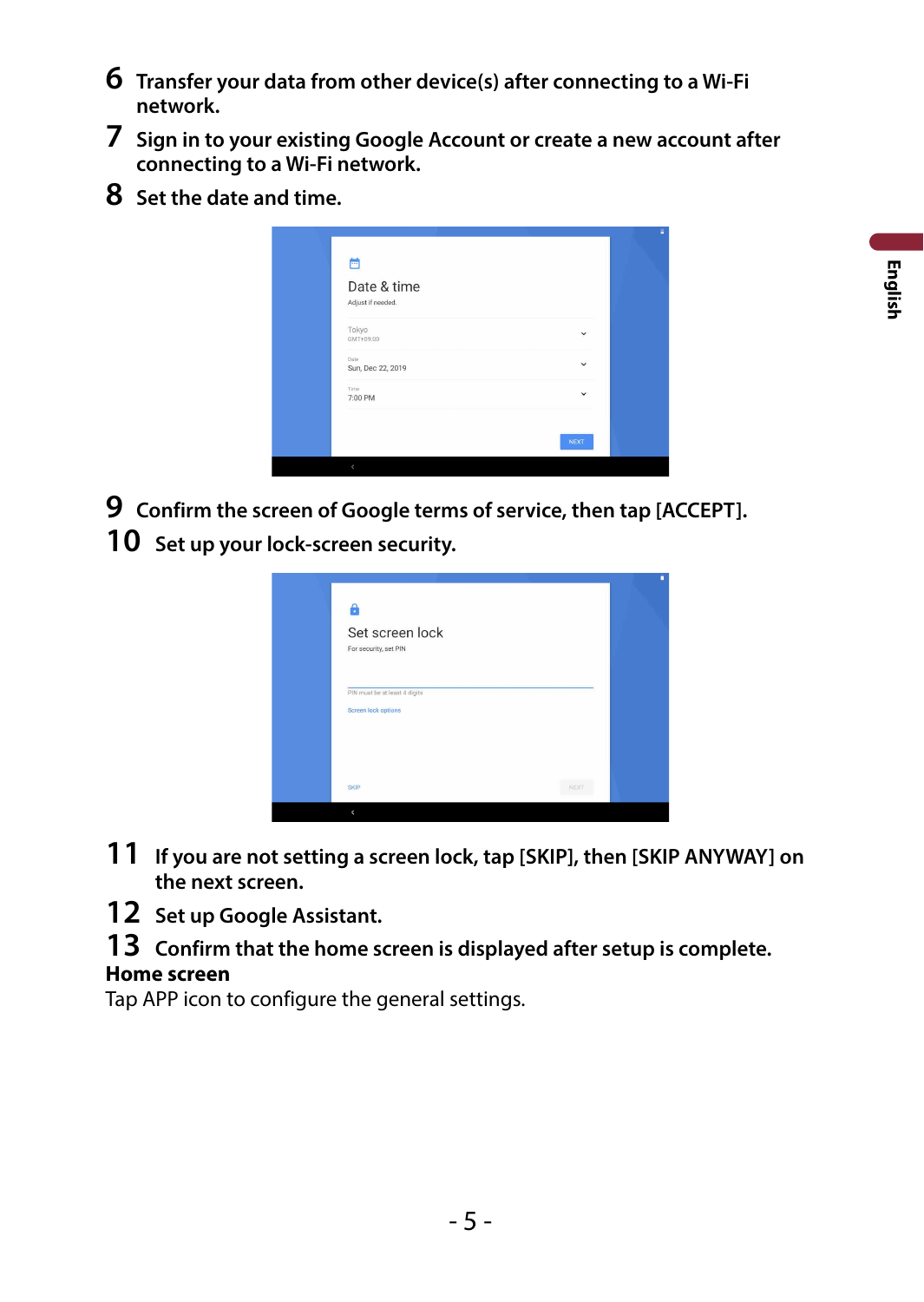## <span id="page-5-0"></span>**Additional Information**

### **Troubleshooting**

#### **The unit cannot be turned on**

- $\rightarrow$  The built-in battery is empty.
	- − Charge the battery.
- $\rightarrow$  The unit was left in an environment with conditions beyond its guaranteed operating range.
	- − Turn on the unit when it reaches a temperature within the guaranteed operating range.

#### ------------------------------------------------------------------------------------------------------------- **The battery cannot be charged**

- $\rightarrow$  The microUSB plug has not been inserted correctly into the unit's microUSB port.
	- − Correctly insert the microUSB plug of the USB cable into the microUSB terminal of the main unit.
- $\rightarrow$  The unit's temperature protection function was activated because of the increase in the unit's temperature caused by the usage conditions. − Charge the battery after the unit cools down.
- $\rightarrow$  The unit's temperature protection function was activated because of the decrease in the unit's temperature caused by a low‐temperature environment. − Charge the battery after the unit warms up.

#### ------------------------------------------------------------------------------------------------------------- **Even when fully charged, the battery life is exceptionally short**

- $\rightarrow$  The built-in battery has a short battery life.
	- − Contact your dealer or an authorized Pioneer Service Station for assistance.

#### ------------------------------------------------------------------------------------------------------------- **There is no sound, or the sound volume is low**

 $\rightarrow$  Audio volume is set to 0, or the audio volume is set very low. − Turn up the audio volume.

-------------------------------------------------------------------------------------------------------------

#### **There are tiny black or bright spots showing up on the screen**

 $\rightarrow$  This is a phenomenon unique to liquid crystal displays and is not a malfunction.

 $- N/A$ .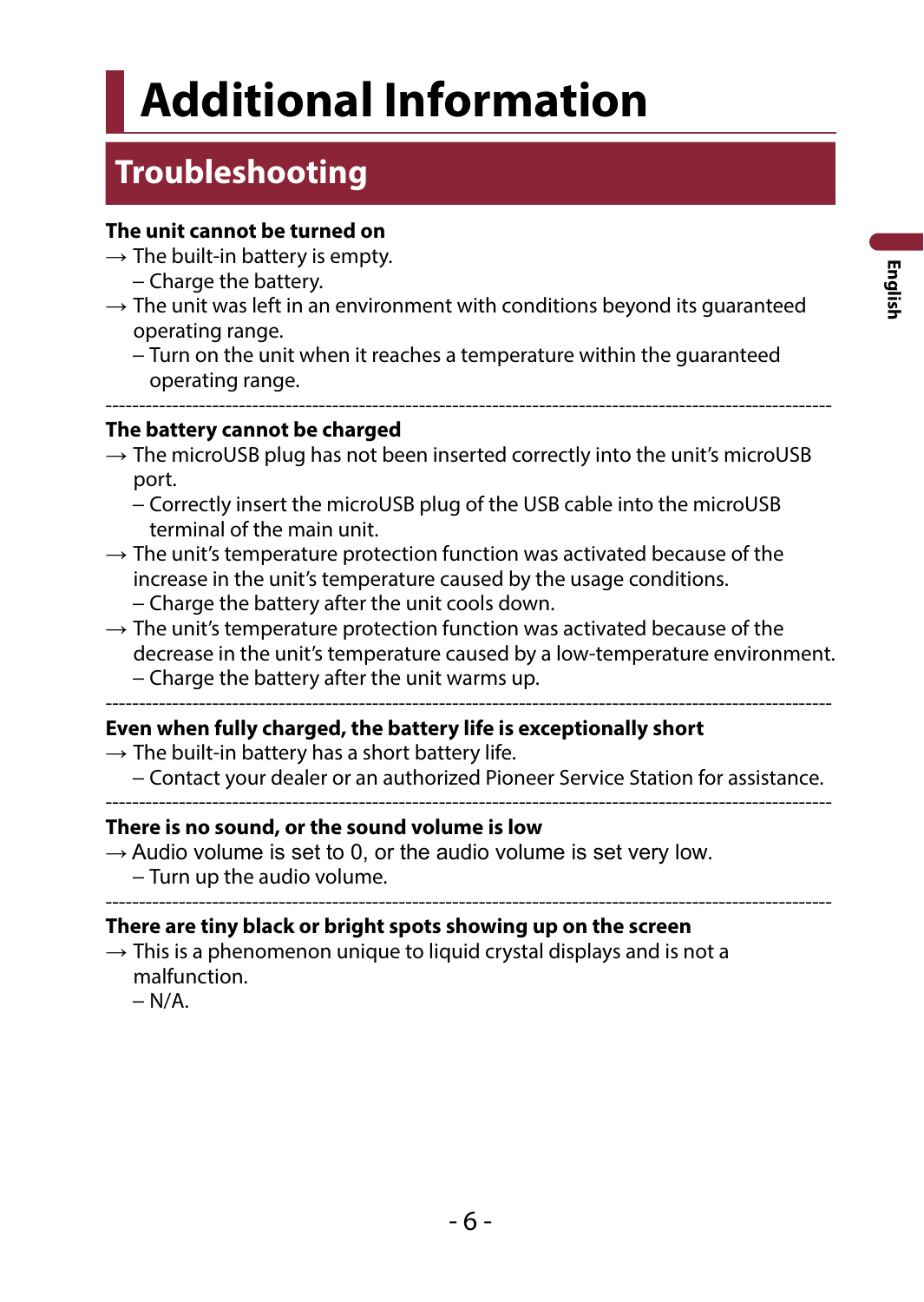### **Copyright and trademark**

**Google™ and Android™**

Google and Android are trademarks of Google LLC.

**microSD, microSDHC** 



microSD, microSDHC Logos are trademarks of SD-3C LLC.

## **Specifications**

Operating System Android 9 Pie CPU ARM Quad core Cortex-A7 1.8 GHz RAM 2 GB ROM 16 GB Display Screen size 8 inch Screen resolution WXGA (800 × 1280) IPS Touch Panel 5 Points capacitive touch panel Glass + Glass Camera Front side 0.3 M pixel Fixed Focus Rear side 2.0 M pixel Fixed Focus GNSS Positioning method (GPS / Glonass) Sensor Acceleration sensor: 3 Axis Illuminance sensor Speaker Built-in speaker 1.0 W/8 Ω (Mono)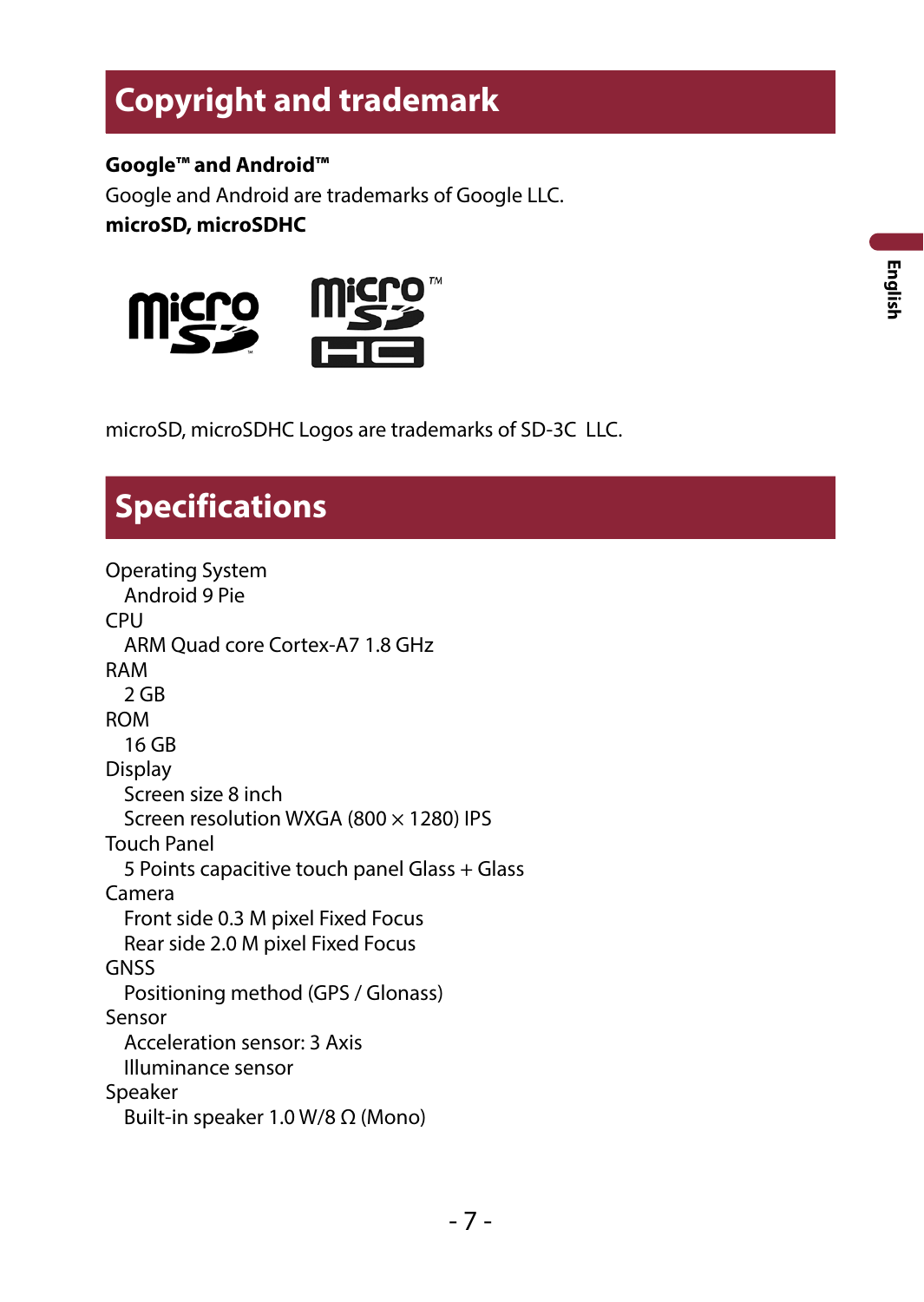Microphone Built-in microphone (Mono) Network Connections Wi-Fi IEEE802.11b/g/n (2.4 GHz) Bluetooth Ver: Bluetooth 4.2 (Class 2) Profiles SPP/A2DP/AVRCP Interface Configration Headphone jack (1-input) φ 3.5 mm standard headphone jack CTIA USB Interface microUSB type-B × 1 (USB-OTG) Memory Card Slot microSD card  $\times$  1 Supported SD Memory Card: microSD, microSDHC SD Speed Class: Class 10 Playable video format MPEG4-SP, H.264/AVC, H.263, AVI, H-265/HEVC, -VP9, MPEG2, FLV Playable image format (Google CDD required) JPEG, GIF, PNG, BMP, WebP, Raw, HEIF Playable audio format (Google\_CDD required) AAC\_LC, AAC+, enhanced\_AAC+, AAC ELD, xHE-AAC (USAC/AMR-NB/AMR-WB), FLAC, MP3, PCM/WAVE Dimensions  $213 \times 125 \times 11.4$  mm  $217 \times 141 \times 15$  mm (with tablet case) Weight 393 g 490 g (with tablet case) Built-in Battery Capacity: About 4000 mAh Power supply USB or Built-in Battery Operating temperature ‐10°C~60°C (When operating) Accessories USB cable (microUSB\_B - USB\_A), Tablet Case, Owner's manual, Warranty card, Caution card